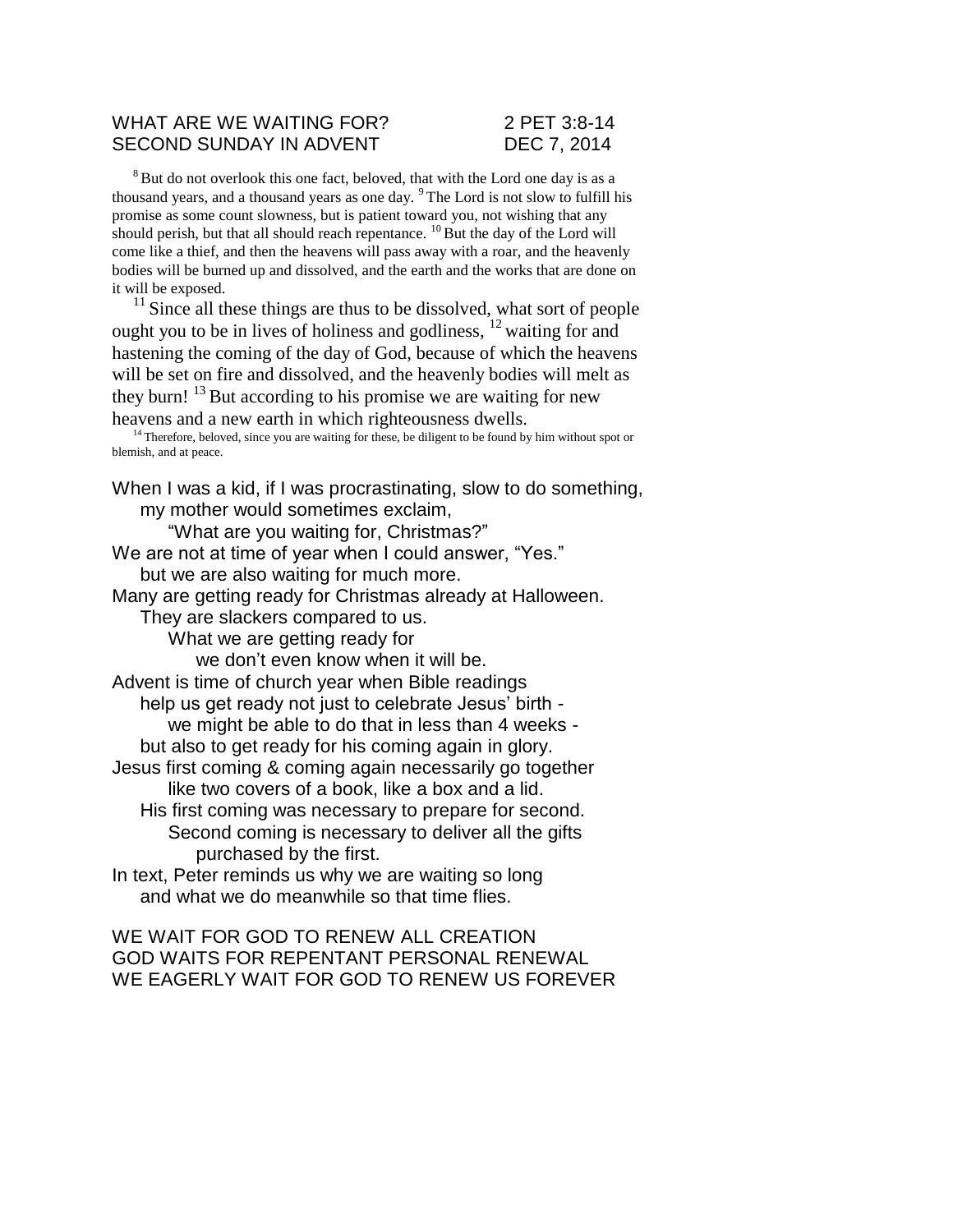## WE WAIT FOR GOD TO RENEW ALL CREATION

 $10$  But the day of the Lord will come like a thief, and then the heavens will pass away with a roar, and the heavenly bodies will be burned up and dissolved, and the earth and the works that are done on it will be exposed....<sup>13</sup> But according to his promise we are waiting for new heavens and a new earth in which righteousness dwells.

This season is not just about all the stuff that is overflowing in the stores and in our homes but, in fact, about the end of all this stuff. Because history is not just a holiday road trip that never ends so answer to question, "Are we there yet?" is always no. On our own we would be lost, going around in circles, going past same familiar kinds of events over and over. But instead there are intersections where God intervenes, like Noah's flood that Peter mentions earlier, but especially Jesus coming into history. and God will intervene in history again, bring it to end, bring time to end to bring us to God who is outside time. Many look forward to Christmas as a time to get new things. Every there is latest new thing everyone just has to have, compared to which what we had before is boring. We might wonder how long technology can keep improving at this pace. But one result of getting so excited about such things that don't last is that everything is ultimately boring. But all the new things everyone in world will get this year is just tip of iceberg compared to what is in store. God will not just bring something new to earth but will bring all heaven and earth to renewal. Some new things require not just assembly but disassembly, taking a system apart to install the new & reassemble. The system of this world has been broken, ruined by sin. It is so corrupted to its very core that God needs to take it apart down to atomic elements. Every part of its works will be exposed as it is dissolved. Because the new thing God is giving us is righteousness. But, as you will find whenever you try to do what is right, this is not a world in which righteousness lasts very long. It is attacked like a foreign virus in a body.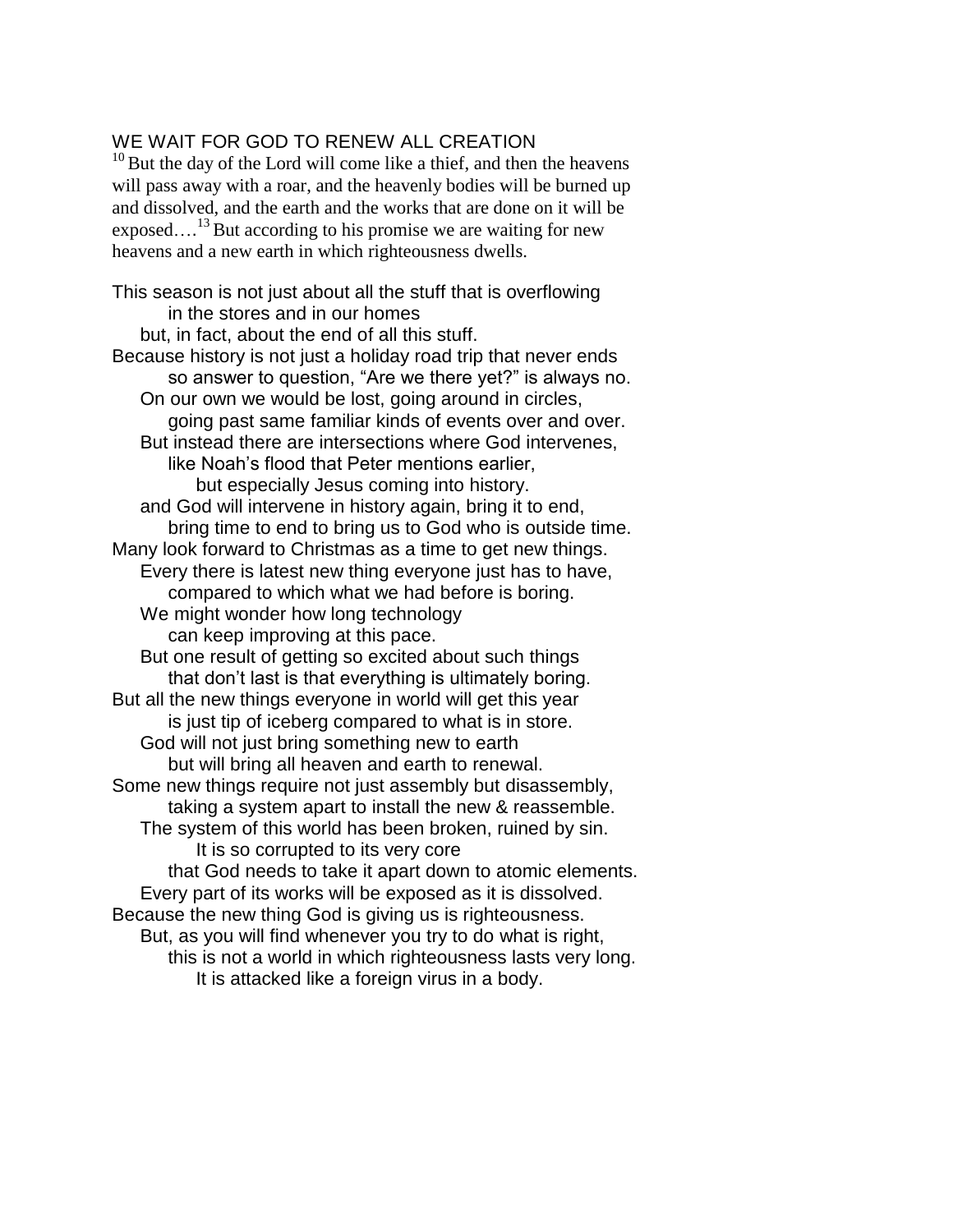This toxic environment which must be totally changed in order to be a place where righteousness dwells. But, now, who can live in that kind of environment? It would be toxic to sinners like us, so,

## GOD WAITS FOR REPENTANT PERSONAL RENEWAL

<sup>8</sup> But do not overlook this one fact, beloved, that with the Lord one day is as a thousand years, and a thousand years as one day. <sup>9</sup> The Lord is not slow to fulfill his promise as some count slowness, but is patient toward you, not wishing that any should perish, but that all should reach repentance...<sup>11</sup> Since all these things are thus to be dissolved, what sort of people ought you to be in lives of holiness and godliness,

More and more, people are doing their shopping on line there are advantages to this but also disadvantages for people who like instant gratification. You have to wait patiently for things to be delivered. Peter tells us to be patient because God's new life for us is on the way but really God is the one being patient. If you have gone to a photographer for family picture lately you know it is not just a snap. Photographer is waiting for moment when everyone has a decent look on their face. The bigger the family, the longer it might take. God wants the whole world to be in his family. but if God took picture of us right now, how many would be looking around at meaningless distractions, scratching head in confusion about God's truth, yawning with total disinterest in God or others, scowling or sticking out tongue at someone else, God is being patient, waiting for us to repent, because he doesn't want to leave any of us out of his picture and because, until we repent and turn to him, we are the ones insisting that we be cropped out of it. Back to the picture of us waiting for things to be delivered, It is good for us that we have this time because what is holding up the delivery of God's peace, joy, love, holiness, that he is giving us, is all the old junk sitting around in our life that we can't bring ourselves to part with: pride, selfishness, lust, bitterness.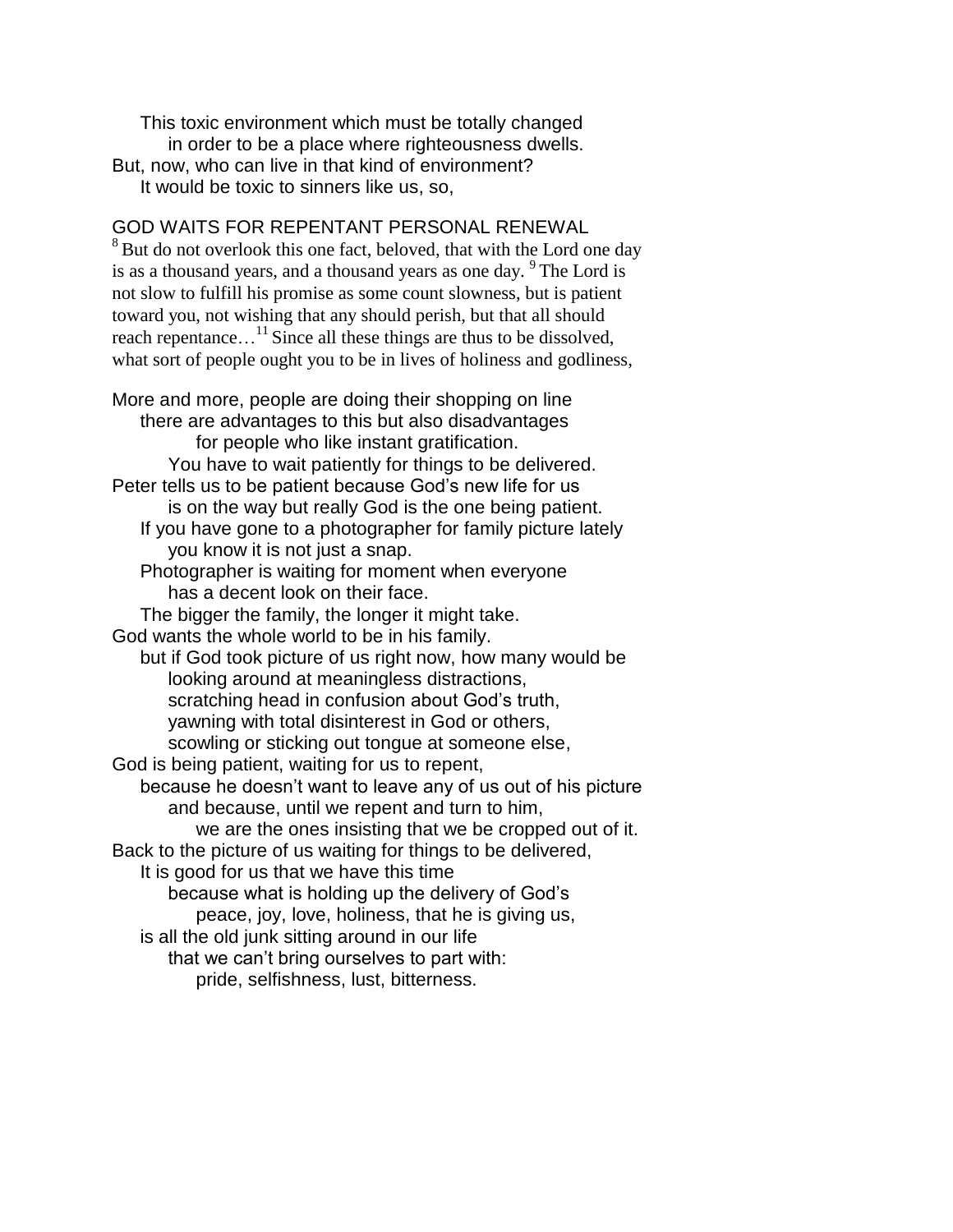Like the appliance delivery truck, God who has new life for us is ready to haul the old away for free.

Our old way of life is not worth anything as a trade-in.

It is no use to try to clean it up in order to bargain better. The reason for us to repent & let go of our failed goodness is not so that God will then give us something new but because God is already giving us new holiness

and so we have no use for our old ways any more. So now,

# WE EAGERLY WAIT FOR GOD TO RENEW US FOREVER

(10) the earth and the works that are done on it will be exposed.

 $11$  Since all these things are thus to be dissolved, what sort of people ought you to be in lives of holiness and godliness, <sup>12</sup> waiting for and hastening the coming of the day of God,

 $14$  Therefore, beloved, since you are waiting for these, be diligent to be found by him without spot or blemish, and at peace.

Right now, some children are trying hard to behave with the thought someone is watching them to see if they deserve any presents. There is, in fact, someone watching us always: God.

But he is not watching to see what we deserve. He can see in an instant that we deserve nothing. He is watching and observing our tattered, ragged way of life to see what we need, which is everything.

Peter says, in the end, works done on earth will be exposed. When our works, which God already sees, are exposed, we will see what we have done for self is wasted effort. and only value in them is the benefit to others.

But the works that will really stand out

are the works Jesus has done on this earth.

He who is holy God is the one who has lived the life of holiness and godliness.

Peter writes in 1st letter he is lamb without blemish or defect who has been sacrificed for us.

It is his precious blood that has redeemed us from a worthless way of life.

If we are to be found without spot or blemish,

it is because we are found by the Good Shepherd who laid down his life for the sheep.